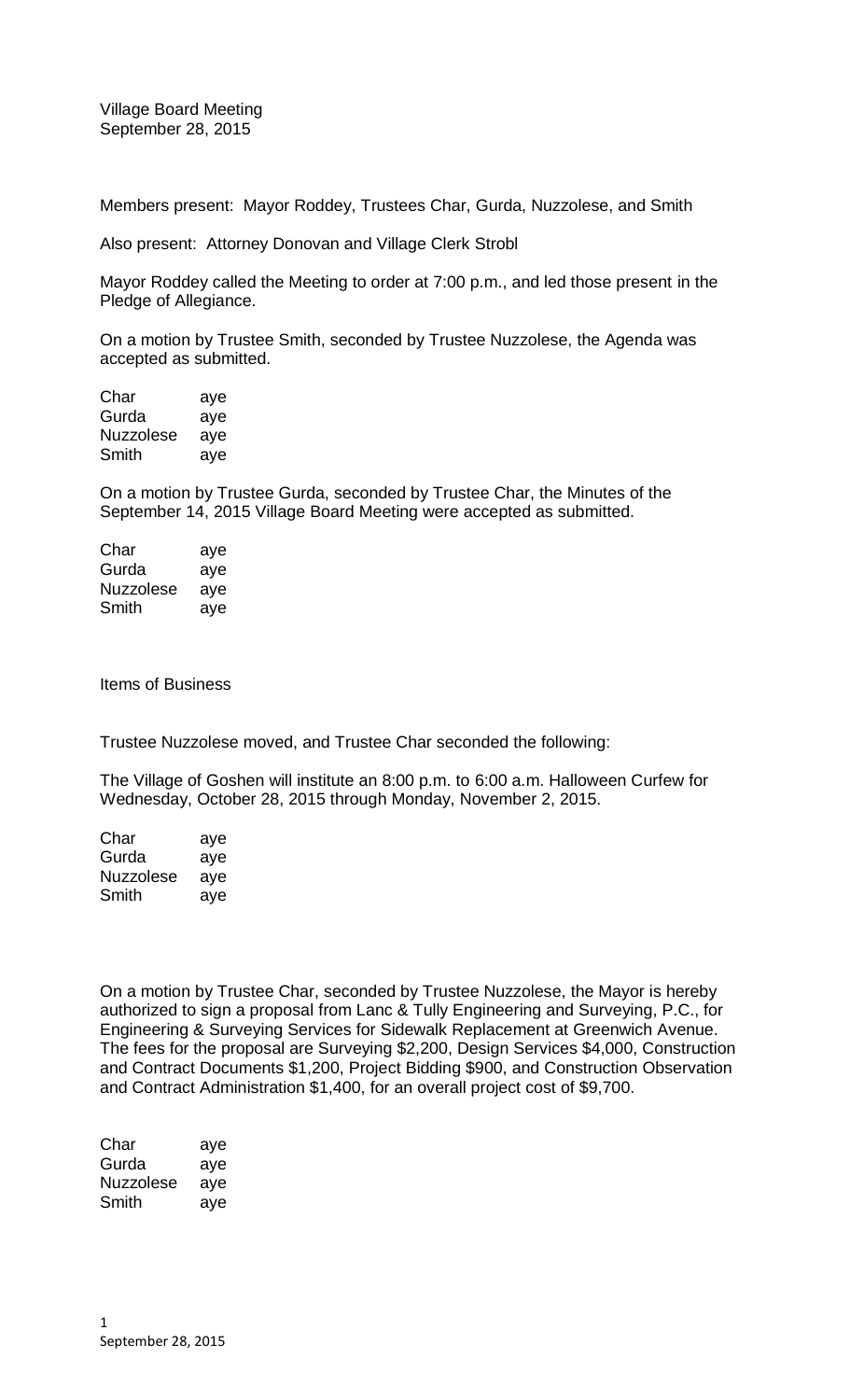Trustee Smith offered the following resolution and moved its adoption:

BE IT RESOLVED: to transfer \$3,000.00 from A.1990.4000 Contingent Account to A.1010.4570 Board of Trustees Website. The purpose of this transfer is for payment of bills associated with the Code Red emergency notification system.

The foregoing resolution was seconded by Trustee Char, and the vote resulted as follows:

| Char      | aye |
|-----------|-----|
| Gurda     | aye |
| Nuzzolese | aye |
| Smith     | aye |

Trustee Gurda moved the following, which was seconded by Trustee Nuzzolese:

**WHEREAS,** the Village of Goshen has received three bid proposals for the Sanitary Sewer Improvements Project; and

**WHEREAS,** the lowest bid, in the amount of \$134,625.00, was received from National Water Main Cleaning Co., of Kearny, New Jersey; and

**WHEREAS,** National Water Main Cleaning Co. is the lowest responsible bidder for the Sanitary Sewer Improvements Project, having submitted all required documentation and bidding certification to consider their bid in the amount of \$134,625.00 complete; and

**WHEREAS,** Lanc & Tully Engineering and Surveying, P.C. has determined through review and reference checks that the contractors are equipped and the performance records are satisfactory for completion of this type of project;

**NOW, THEREFORE,** it is hereby

**RESOLVED,** that the Sanitary Sewer Improvements Project be awarded to National Water Main Cleaning Co.

| Char             | aye |
|------------------|-----|
| Gurda            | aye |
| <b>Nuzzolese</b> | aye |
| Smith            | ave |

Trustee Char moved the following, which was seconded by Trustee Gurda:

**WHEREAS**, Chester LeBaron has heretofore filed a proceeding in the Supreme Court of Orange County pursuant to Article 7 of the Real Property Tax Law seeking to contest the assessment imposed on the real property located in the Village of Goshen, which property is designated on the tax map as Section 109, Block 5, Lot 24 or 40 Park Place; and;

**WHEREAS**, the duties of assessing real property in the Village for purposes of real property taxation are vested with the Assessor's office for the Town of Goshen; and

**WHEREAS**, the Town of Goshen and their Assessor have heretofore determined that it is in the best interests of all parties that the proceeding commenced by Chester LeBaron, be settled and compromised; and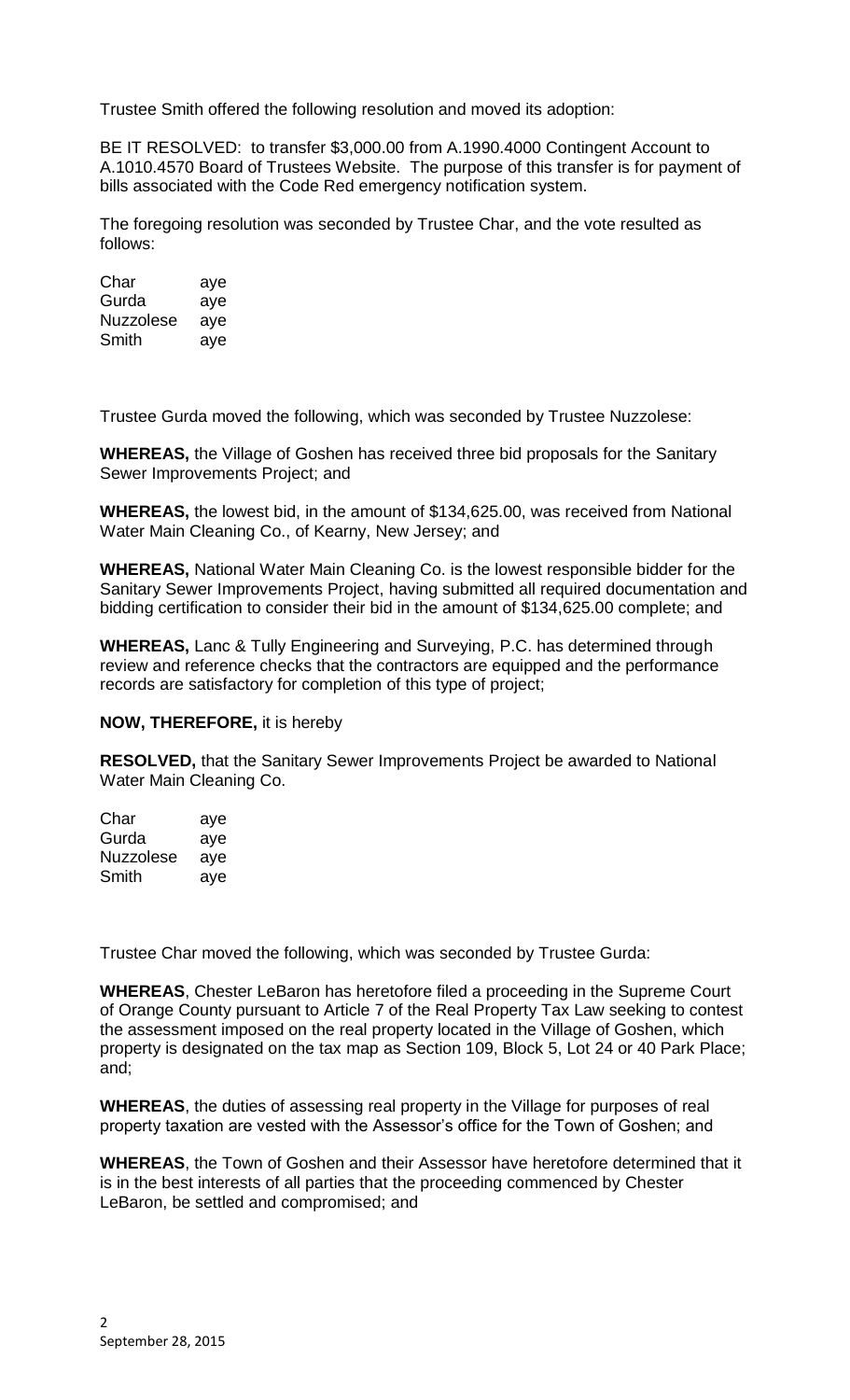**WHEREAS**, the Village is in receipt of a Consent Judgment duly signed and approved by the attorneys representing the Town of Goshen, the attorneys representing the Petitioner and the Office of the Orange County Attorney which Consent Judgment has been approved by the Honorable Catherine M. Bartlett, Supreme Court Justice; and

**WHEREAS**, pursuant to the terms and provisions of said Consent Judgment the Village is obligated to refund certain tax amounts heretofore paid by Chester LeBaron;

**NOW**, **THEREFORE**, it is hereby

**RESOLVED**, that pursuant to said Consent Judgment the Village Board hereby directs the Village Treasurer to issue a check in the amount of \$26,025.35 and to deliver the same to Savad Churgin, as attorneys for Petitioners, as provided for in said Consent Judgment.

Char aye Gurda aye Nuzzolese aye Smith aye

Trustee Char moved the following, which was seconded by Trustee Smith:

State Environmental Quality Review

# **NEGATIVE DECLARATION**

Notice of Determination of Non-Significance

## **Village of Goshen, Orange County, New York**

**Name of Action:** Downtown Streetscape Improvement Plan

**Date: September 28, 2015** 

This notice is issued pursuant to Part 617 of the implementing regulations pertaining to Article 8 (State Environmental Quality Review Act) of the Environmental Conservation Law.

The Village of Goshen Board of Trustees, as Lead Agency, has determined that the proposed action described in the project narrative and Environmental Assessment Form consistent with the procedures and criteria set forth in 6 NYCRR 617.7, analyzed the relevant areas of environmental concern using the SEQR standards and determined that the proposed Action will not have a significant adverse impact on the environment and a Draft Environmental Impact Statement will not be prepared.

## **SEQR Status:** Unlisted

#### **Conditioned Negative Declaration:** No

**Description of Action:** A streetscape improvement plan for West Main Street. Recommendations include street furniture, lighting, landscaping, gathering areas, signage and crosswalks as well as a more prominent definition of the Orange County Heritage Trail where it intersects the corridor. The plan also incorporates stormwater management improvements.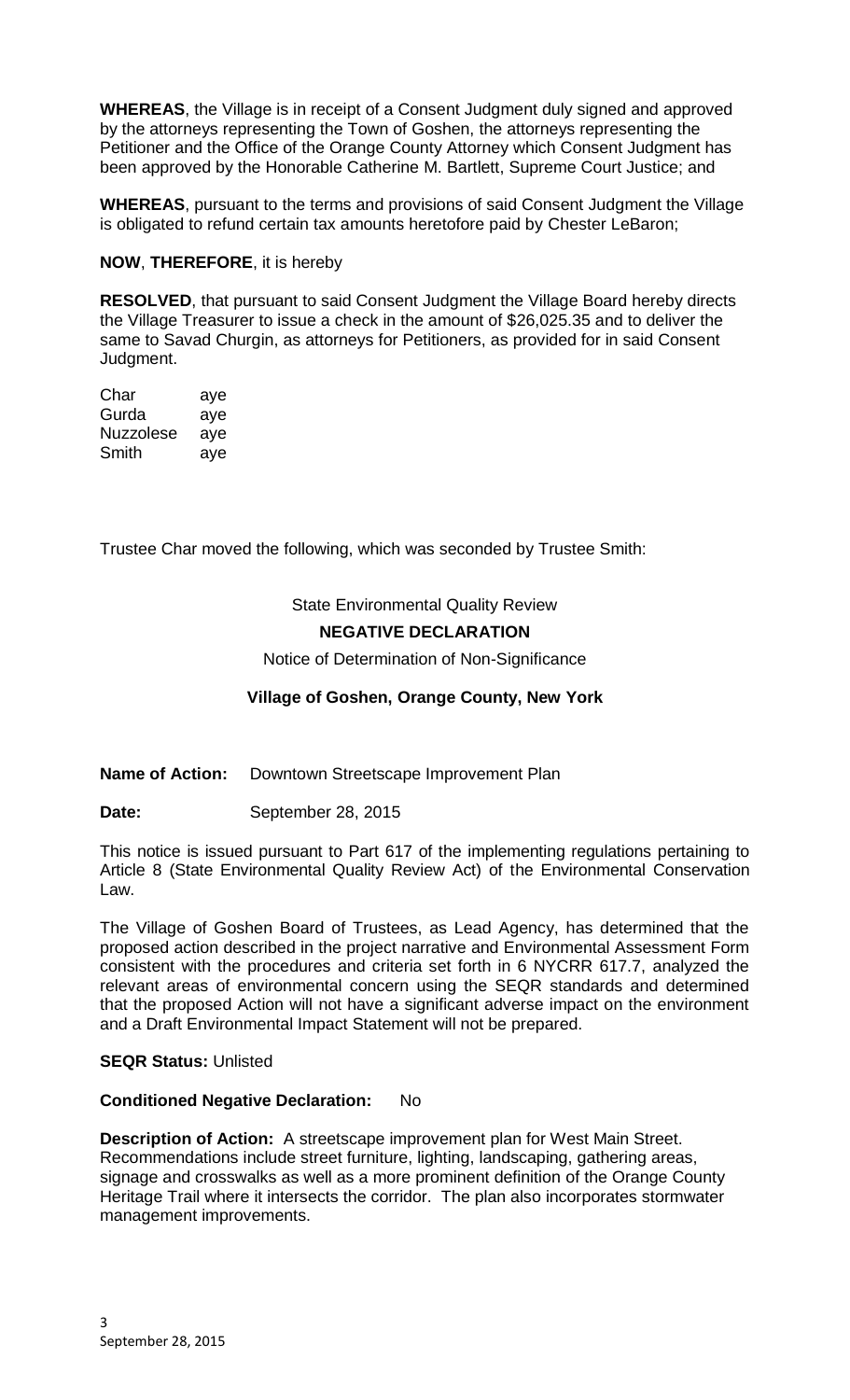The stated goal of the plan is to create a unique, pedestrian orientated sense of place within the Village of Goshen which will encourage pubic engagement, attract new customers to local businesses, spur economic development and improve quality of life for residents and visitors of the Village while respecting and complimenting the quaint, historic local character.

**Location:** West Main Street from Church Street to High Street

## **Reasons Supporting This Determination:**

The proposed action is not anticipated to result in any adverse environmental impacts based on the following:

- 1. All improvements are recommended in areas of the Village which are currently developed. No undeveloped, raw land will be disturbed. The proposal will not have negative impacts on wetlands, wildlife, significant habitats or threatened or endangered species as no such resources exist within the project site.
- 2. The study area is outside of the Village's historic district and architectural design district and no cultural or historic resources will be directly impacted by the plan. However, given the study area is in close proximity to both districts and the Village's character is heavily based upon the quaint, historic Village character all recommendations are consistent with and intended to complement the existing historic Village character.
- 3. Stormwater management improvements such as rain gardens, catch basin improvements and new planters will reduce stormwater runoff within the study area.
- 4. The proposed creation of gathering areas in the vicinity of the bus station and improvements to existing bus shelter will encourage use of public transportation.
- 5. Land uses in and around the study area include commercial, residential, restaurants and office uses. All recommendations are consistent with existing land uses in, and in the immediate vicinity of the study area.
- 6. The proposed plan will have a positive impact on local businesses by creating a safe, pedestrian orientated and visually interesting public realm which is intended to attract additional customers to the Village's downtown.

# **For Further Information, Contact**:

Margaret Strobl, Village Clerk 276 Main Street Goshen, New York 10924 (845) 294-6750

| Char      | aye |
|-----------|-----|
| Gurda     | aye |
| Nuzzolese | aye |
| Smith     | aye |

On a motion by Trustee Char, seconded by Trustee Gurda, the Village Board of the Village of Goshen hereby adopts the Downtown Streetscape Improvement Plan, dated September 2015, and prepared by Turner Miller Group and Lanc and Tully Engineering and Surveying, PC.

4 Char aye Gurda aye Nuzzolese aye Smith aye

September 28, 2015